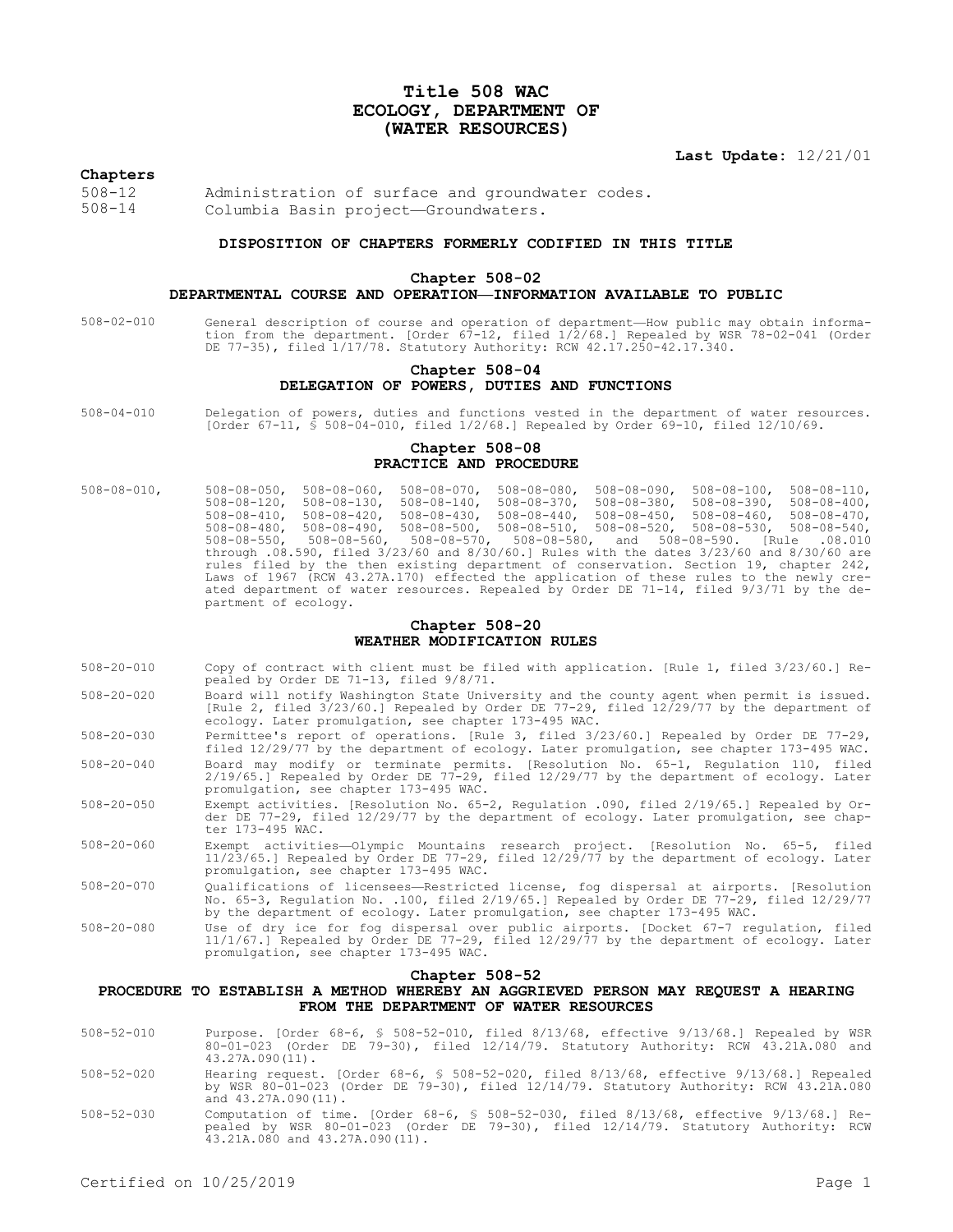- 508-52-040 Staying of orders. [Order 68-6, § 508-52-040, filed 8/13/68, effective 9/13/68.] Repealed by WSR 80-01-023 (Order DE 79-30), filed 12/14/79. Statutory Authority: RCW 43.21A.080 and 43.27A.090(11).
- 508-52-050 Appeal of orders. [Order 68-6, § 508-52-050, filed 8/13/68, effective 9/13/68.] Repealed by WSR 80-01-023 (Order DE 79-30), filed 12/14/79. Statutory Authority: RCW 43.21A.080 and 43.27A.090(11).
- 508-52-060 Intervention. [Order 68-6, § 508-52-060, filed 8/13/68, effective 9/13/68.] Repealed by WSR 80-01-023 (Order DE 79-30), filed 12/14/79. Statutory Authority: RCW 43.21A.080 and 43.27A.090(11).

#### **Chapter 508-56**

### **POLICY RELATING TO THE IMPLEMENTATION OF THE WATER RIGHTS REGISTRATION ACT**

- 508-56-010 Background. [Order 68-8, § 508-56-010, filed 9/9/68, effective 10/10/68.] Repealed by Order 70-5, filed 4/10/70.
- 508-56-020 Statement of position and policy. [Order 68-8, § 508-56-020, filed 9/9/68, effective 10/10/68.] Repealed by Order 70-5, filed 4/10/70.

### **Chapter 508-60 ADMINISTRATION OF FLOOD CONTROL ZONES**

- 508-60-005 Regulatory control over all waters. [Regulation, filed 3/23/60.] Repealed by WSR 90-21-089, filed 10/19/90, effective 11/19/90. Statutory Authority: RCW 86.16.061.
- 508-60-008 Exemptions. [Statutory Authority: Chapter 86.16 RCW. WSR 87-05-034 (Order 86-40), § 508-60-008, filed 2/17/87.] Repealed by WSR 90-21-089, filed 10/19/90, effective 11/19/90. Statutory Authority: RCW 86.16.061.
- 508-60-010 Definitions. [Order DE 74-10, § 508-60-010, filed 6/17/74; Order 68-9, § 508-60-010, filed 2/28/69.] Repealed by WSR 90-21-089, filed 10/19/90, effective 11/19/90. Statutory Authority: RCW 86.16.061.
- 508-60-020 Purpose. [Order 68-9, § 508-60-020, filed 2/28/69.] Repealed by WSR 90-21-089, filed 10/19/90, effective 11/19/90. Statutory Authority: RCW 86.16.061.
- 508-60-030 Determination of floodway and floodway fringe. [Order DE 74-10, § 508-60-030, filed 6/17/74; Order 68-9, § 508-60-030, filed 2/28/69.] Repealed by WSR 90-21-089, filed 10/19/90, effective 11/19/90. Statutory Authority: RCW 86.16.061.
- 508-60-040 Flood channel and floodway usage. [Statutory Authority: RCW 86.16.027. WSR 79-12-049 (Order DE 79-25), § 508-60-040, filed 11/26/79; Order DE 74-10, § 508-60-040, filed 6/17/74; Order 68-9, § 508-60-040, filed 2/28/69.] Repealed by WSR 90-21-089, filed 10/19/90, effective 11/19/90. Statutory Authority: RCW 86.16.061.
- 508-60-050 Floodway fringe construction. [Order DE 74-10, § 508-60-050, filed 6/17/74; Order 68-9, § 508-60-050, filed 2/28/69.] Repealed by WSR 90-21-089, filed 10/19/90, effective 11/19/90. Statutory Authority: RCW 86.16.061.
- 508-60-060 Flood proofing of floodway and floodway fringe structures and works. [Order DE 74-10, § 508-60-060, filed 6/17/74; Order 68-9, § 508-60-060, filed 2/28/69.] Repealed by WSR 90-21-089, filed 10/19/90, effective 11/19/90. Statutory Authority: RCW 86.16.061.
- 508-60-070 Flow of flood water. [Order DE 74-10, § 508-60-070, filed 6/17/74; Order 68-9, § 508-60-070, filed 2/28/69.] Repealed by WSR 90-21-089, filed 10/19/90, effective 11/19/90. Statutory Authority: RCW 86.16.061.
- 508-60-080 Decision of the department. [Order DE 74-10, § 508-60-080, filed 6/17/74; Order 68-9, § 508-60-080, filed 2/28/69.] Repealed by WSR 90-21-089, filed 10/19/90, effective 11/19/90. Statutory Authority: RCW 86.16.061.

# **Chapter 508-64**

### **MEASURING DEVICES FOR WATER DIVERSION AND WITHDRAWAL FACILITIES**

**Reviser's note:** Later promulgation, see chapter 173-173 WAC.

- 508-64-010 Background and purpose of regulation. [Statutory Authority: Chapters 43.21A, 43.27A and 90.44 RCW. WSR 88-13-037 (Order 88-11), § 508-64-010, filed 6/9/88; Order DWR 69-9, § 508-64-010, filed 11/6/69.] Repealed by WSR 02-02-017 (Order 00-01), filed 12/21/01, effective 1/21/02. Statutory Authority: RCW 90.03.360, 90.44.050, [90.44.]250, [90.44.]450 and chapter 43.21A RCW.
- 508-64-020 Meter specifications. [Order DWR 69-9, § 508-64-020, filed 11/6/69.] Repealed by WSR 02-02-017 (Order 00-01), filed 12/21/01, effective 1/21/02. Statutory Authority: RCW 90.03.360, 90.44.050, [90.44.]250, [90.44.]450 and chapter 43.21A RCW.
- 508-64-030 Meter installation requirements. [Statutory Authority: Chapters 43.21A, 43.27A and 90.44 RCW. WSR 88-13-037 (Order 88-11), § 508-64-030, filed 6/9/88; Order DWR 69-9, § 508-64-030, filed 11/6/69.] Repealed by WSR 02-02-017 (Order 00-01), filed 12/21/01, effective 1/21/02. Statutory Authority: RCW 90.03.360, 90.44.050, [90.44.]250, [90.44.]450 and chapter 43.21A RCW.
- 508-64-040 Meter operation and maintenance. [Statutory Authority: Chapters 43.21A, 43.27A and 90.44 RCW. WSR 88-13-037 (Order 88-11), § 508-64-040, filed 6/9/88; Order DWR 69-9, § 508-64-040, filed 11/6/69.] Repealed by WSR 02-02-017 (Order 00-01), filed 12/21/01, effective 1/21/02. Statutory Authority: RCW 90.03.360, 90.44.050, [90.44.]250, [90.44.]450 and chapter 43.21A RCW.
- 508-64-050 Meter—When required. [Statutory Authority: Chapters 43.21A, 43.27A and 90.44 RCW. WSR 88-13-037 (Order 88-11), § 508-64-050, filed 6/9/88; Order DWR 69-9, § 508-64-050, filed 11/6/69.] Repealed by WSR 02-02-017 (Order 00-01), filed 12/21/01, effective 1/21/02. Statutory Authority: RCW 90.03.360, 90.44.050, [90.44.]250, [90.44.]450 and chapter 43.21A RCW.